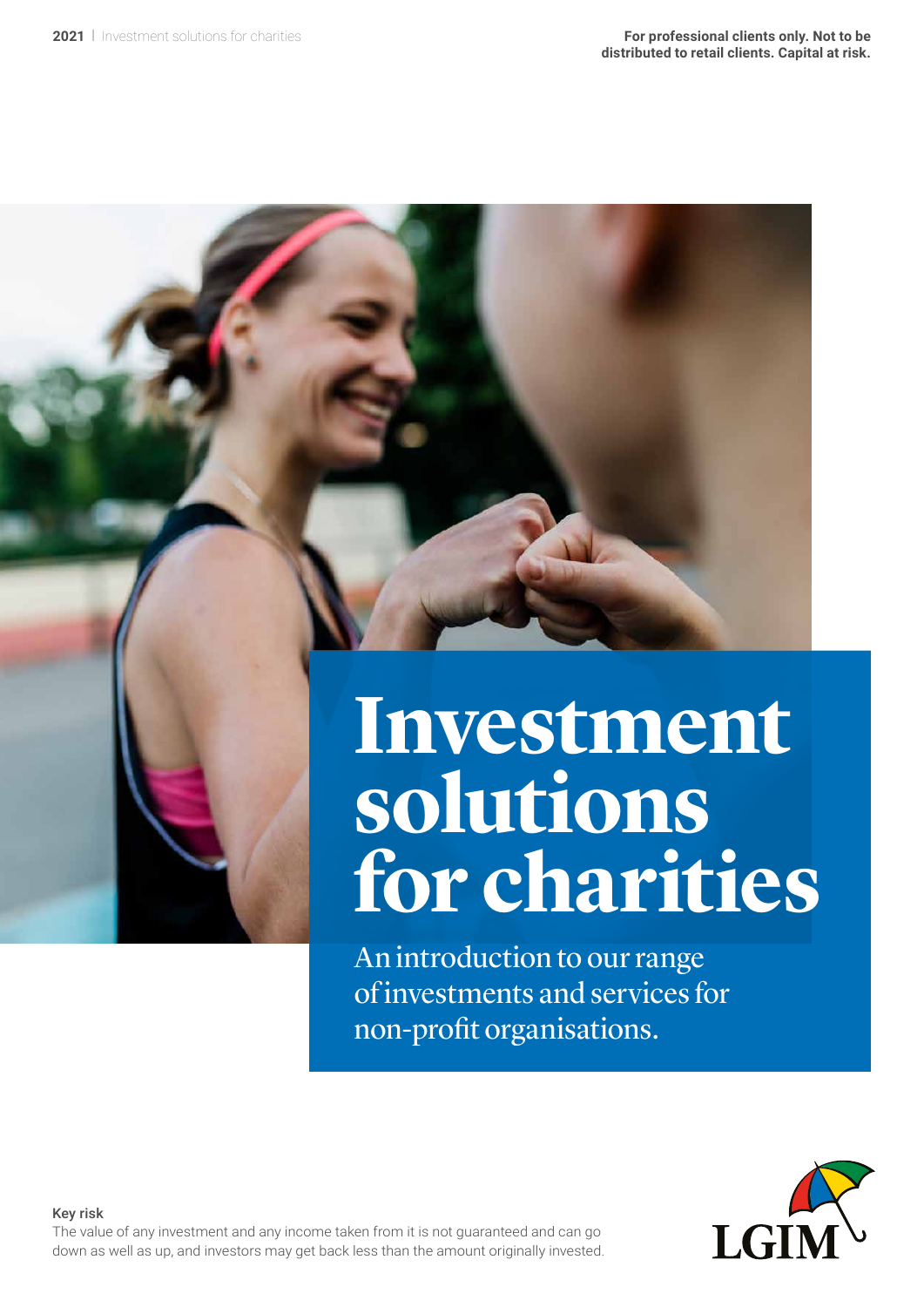Whether you are aiming to generate income, long-term growth above inflation, or focus on capital preservation, we will work with you to build a solution, drawing on our range of investment solutions and experience in the charities sector. Responsible investment is a priority for us at LGIM, and we pride ourselves on working with our clients to build greener, more sustainable investment portfolios.

We pride ourselves on working with our charity clients to create transparent, cost-effective and efficient investment solutions.

At a time when charities are facing increasing calls for support against a challenging economic backdrop, we offer you our full breadth of support and services to help your charity overcome short-term hurdles while aiming to meet long-term objectives.

Veren

## **We would be delighted to work with you.**



# **Partnering with you**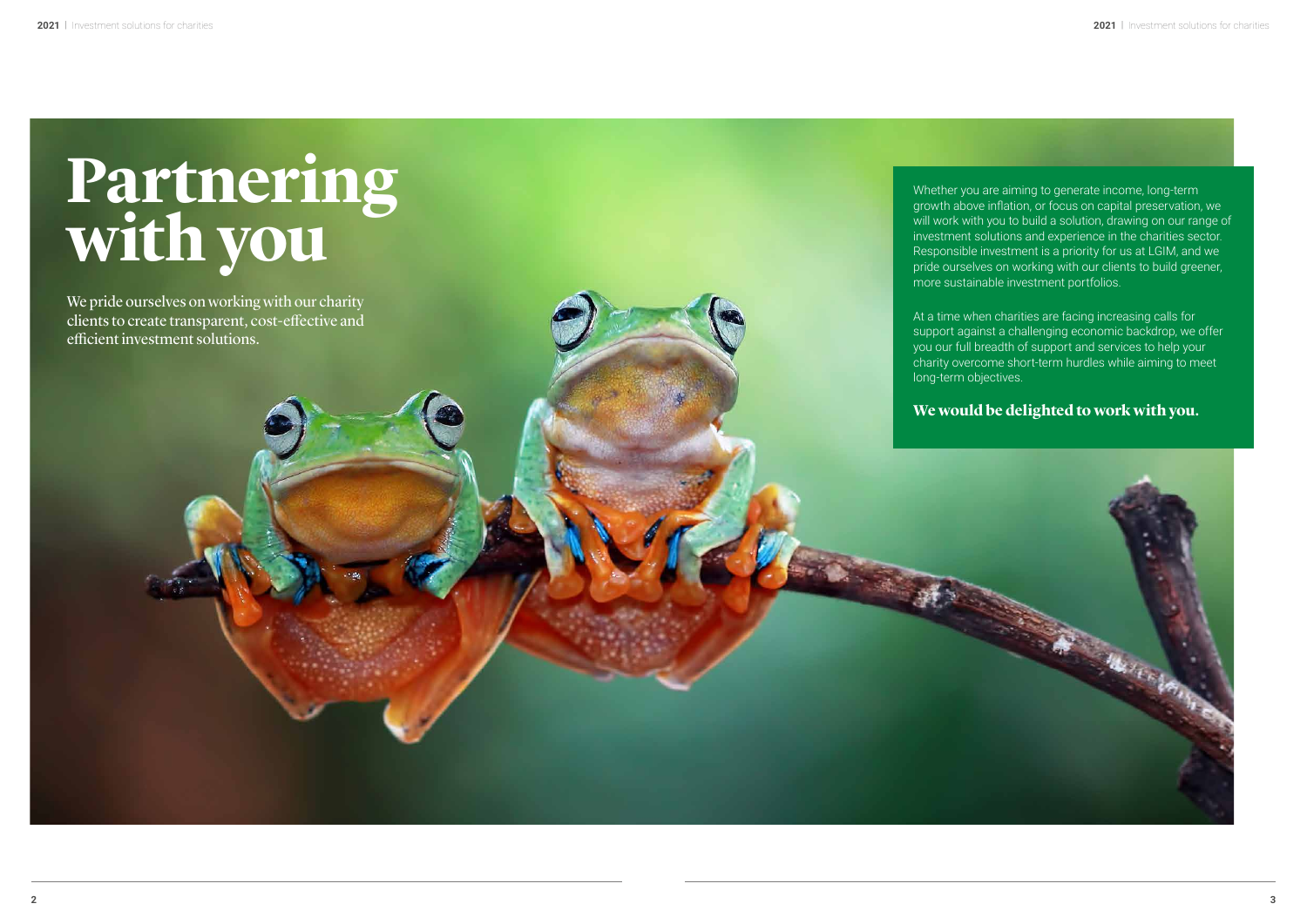## **Creating a better future through responsible investing**

At LGIM, we believe environmental, social and governance (ESG) factors – such as climate change, social inequality and executive pay – are financially material, and that they are essential to mitigating risks, unearthing investment opportunities and strengthening longterm returns for clients



Our [ESG scores](https://esgscores-lgim.huguenots.co.uk/uk/en/) feed directly into our asset allocation and security selection decisions for a broad range of our active and index investment solutions. Our 'continuous feedback loop' of engagement, voting and analysis means that our scores have a real impact on our portfolio construction. We recognise that ESG factors increasingly play a role in determining the performance of certain assets, and that an expanded set of analysis tools can help investors navigate risk and identify those companies that might succeed in a rapidly changing world.

At LGIM, we calculate our own ESG scores and have developed a proprietary, rules-based approach to scoring companies from an environmental, social and governance (ESG) perspective. In addition to using the scores to inform our investment decisions, we also aim to improve markets globally and incentivise companies to improve their credentials.





As a significant global investor, we use our scale and influence to bring about real change in the companies and markets in which we invest. We are active shareholders on our clients' behalf, and we publish our voting actions in full [on our website](https://vds.issgovernance.com/vds/#/MjU2NQ==/ ). We uphold three key principles:

- we vote every share [in countries which allow];
- we vote every vote in the same direction, enabling us to use LGIM's full influence; and
- we do not abstain.

Our Investment Stewardship team is wholly independent, rather than reporting into our CIO; they engage with companies, alongside LGIM's investment teams, to address company-specific and market-wide risks and opportunities. Additionally, the team works with regulators, policymakers and our peers to tackle systemic issues. Our quarterly ESG Impact Report and our annual Active Ownership Report provide full details of our activities and progress.



## **LGIM Climate Impact Pledge**

Climate change is one of the defining issues of our time. We support efforts to limit carbon emissions to net zero by 2050 and under our [Climate Impact Pledge,](https://www.lgim.com/uk/en/responsible-investing/climate-impact-pledge/) we commit to helping companies to reach this objective.

We have mapped about 1,000 companies worldwide, in several climate-critical sectors, against key indicators. Using quantitative and qualitative measures, we assess them under a 'traffic light' system, drawing on independent data providers and our pioneering climate modelling. These metrics inform our engagements. We take action against companies that fail to demonstrate adequate climate commitments, through our voting rights across our entire book and investment decisions within some of our funds. We celebrate successes, too.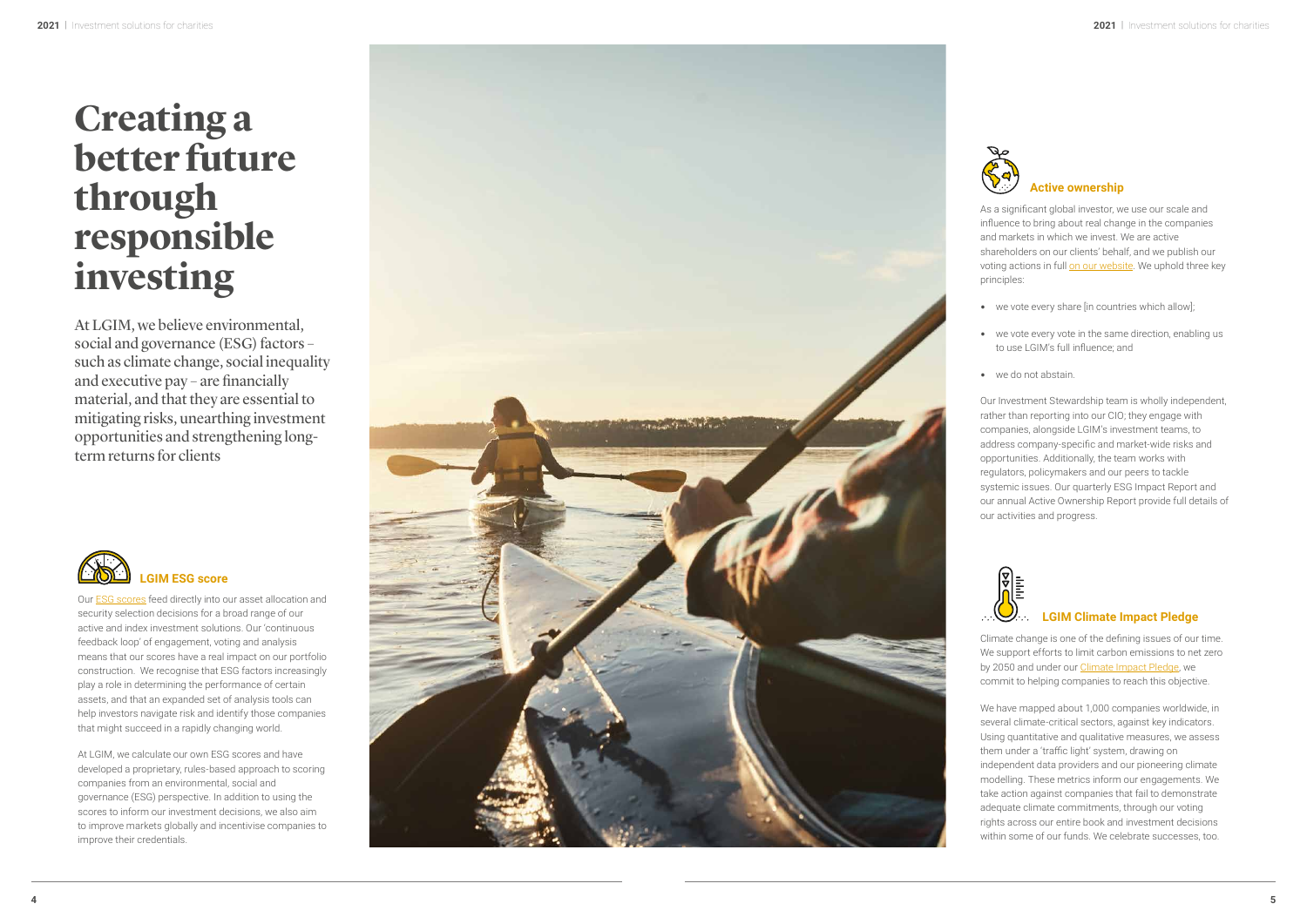| ζ      |  |  |
|--------|--|--|
|        |  |  |
| ne     |  |  |
|        |  |  |
|        |  |  |
|        |  |  |
| ıur    |  |  |
| ่า     |  |  |
| Ì,     |  |  |
| your   |  |  |
| e over |  |  |
|        |  |  |

The value of any investment and any income taken from it is not guaranteed and can go down as well as up, and investors may get back less than the amount originally invested. The contract of the contract of the contract of the contract of the contract of the contract of the contract of the contract of the contract of the contract

### Key risk

As one of the largest asset managers globally, we can offer our charity clients portfolio solutions across the full spectrum of active and index mandates. We offer both pooled and bespoke solutions, and our dedicated charities team will provide you with regular updates about your investments with us.  $\hskip 1.5cm A$  thorough understanding of your charity's

> The value of any investment and any income taken from it is not guaranteed and can go down as well as up, and investors may get back less than the amount originally invested.

## **Bringing our charity clients the best of LGIM**

investment objectives and timeframes is the keystone of our relationship with you.

## **How we work with you**



## Our range of investment solutions

We discuss your investment beliefs and you concerns, working with you to formulate an investment strategy that incorporates both, and that can evolve to capture changes in objectives and in the investment landscape time.

> Building on our understanding of your needs, we can draw on our range of solutions and experience to construct an investment portfolio designed to meet your objectives. Depending on your charity's size, we can work with you to find cost-effective options spanning a range of objectives, from capital preservation, to income generation and growth. At LGIM, we aim to create a better future through responsible investing, and we work with all our clients to create greener, sustainable investment solutions.

LGIM's scale and longstanding experience enables us to offer our charity clients the benefit of a range of vehicles. As a large investor, we are also able to implement trades efficiently and costeffectively, passing the savings onto our clients.

**Understanding your needs**





**Our client base: endowments by size**



Source LGIM data as at 31 December 2020. 1. Charity Finance Fund Management Survey 2020. These figures include assets managed by LGIMA, an SEC Registered investment Advisor. Data includes derivative positions. May not total due to rounding.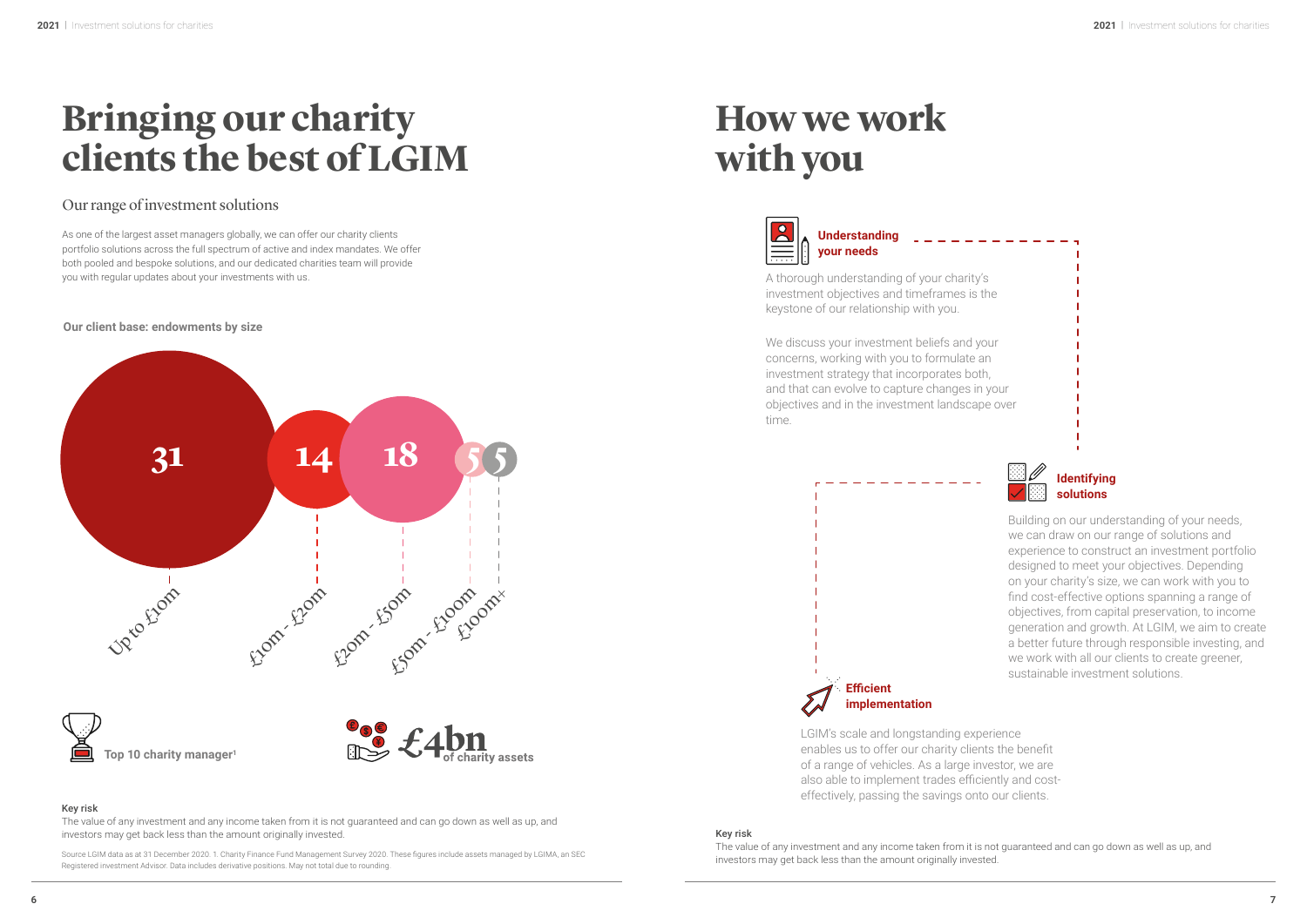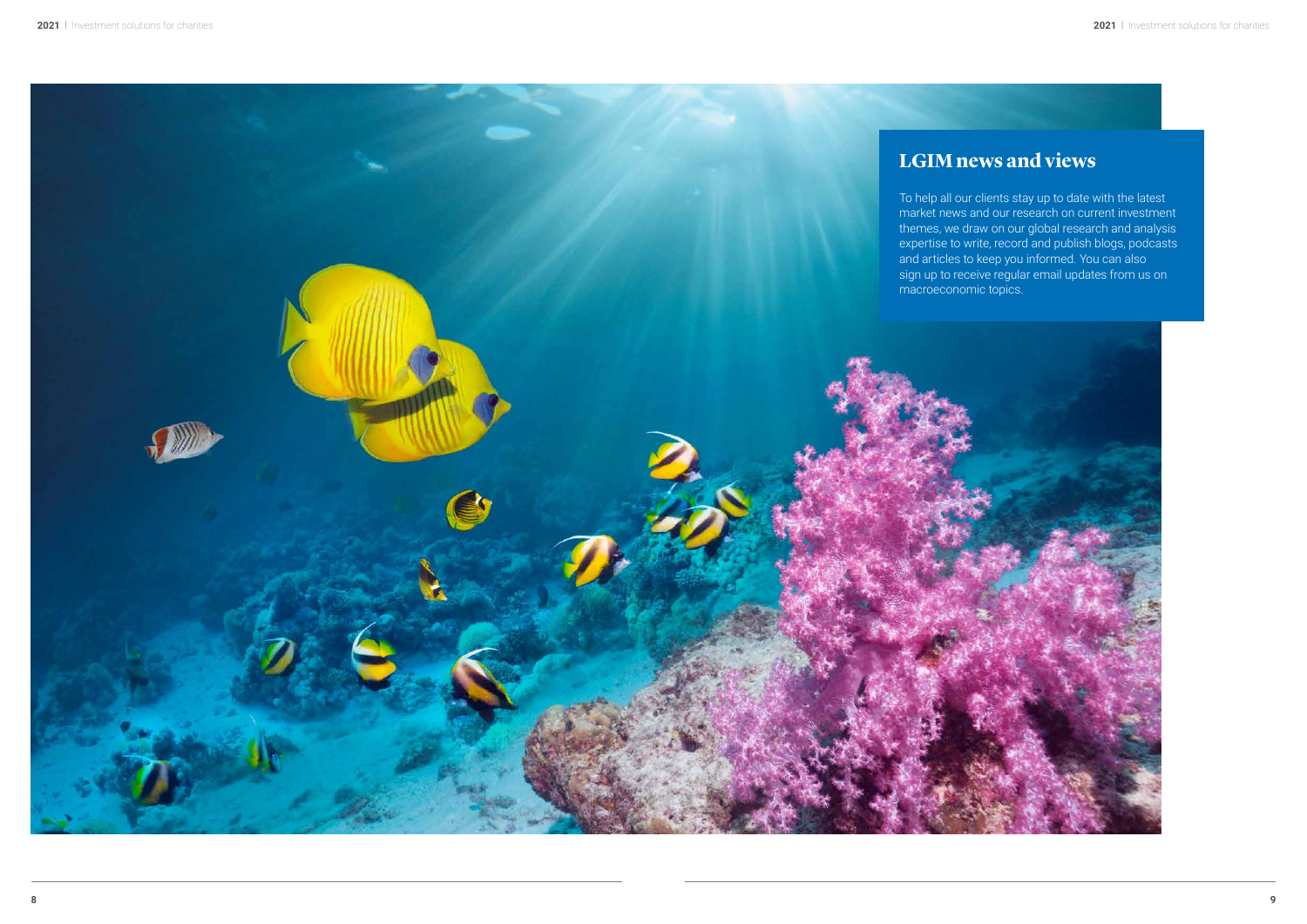## **Creating a** better future through responsible<br>investing

At LGIM, we believe environmental, social and governance (ESG) factors such as climate change, social inequality and executive pay – are financially material, and that they are essential to mitigating risks, unearthing investment opportunities and strengthening longterm returns for clients



r sres ee irey i r sse i seriy seei eisis r r re r ie ie iese sis r is eek eee i ysis es rsrese rei rri sri e reise rs iresiy y re i eerii e erre eri sses ee se ysis s e iesrs ie risk ieiy se ies i see i riv i r

e e r sres e eee rriery resse r sri ies r eire si ere erseie ii si e sres ir riese eisis e si ire rkes y ieiise ies ire eir reeis





s a significant g oba investor e use our sca e and in uence to bring about rea c ange in t e com anies rkes i i e jes e re je sreers ries e e is r

i is i resie e ree key riies

e e eery sre i ries i

e e eery e i e se irei ei s to use s fu in uence and

e si

r ese ersi e is y ieee rer reriir ey ee i ies sie s iese es address com an s ecific and mar et ide ris s and riies iiy e e rks i rers iykers reers ke sysei isses r rery er r ie ersi er rie eis

r iiies rress



## **EGIM Climate Impact Pledge**

imate c ange is one of t e defining issues of our time e sr ers ii r eissis e er v er r ie ee  $\epsilon$ i ei ies re is eie e e e ies rie i seer ierii sers is key iirs si iie iie esres e ssess t em under a tra c ig t s stem dra ing on jeee riers rieerije ei ese eris ir r eees e ke i is ies i esre ee je jes r r j ris rss r eire k iese eisis ij se r s e eere sesses